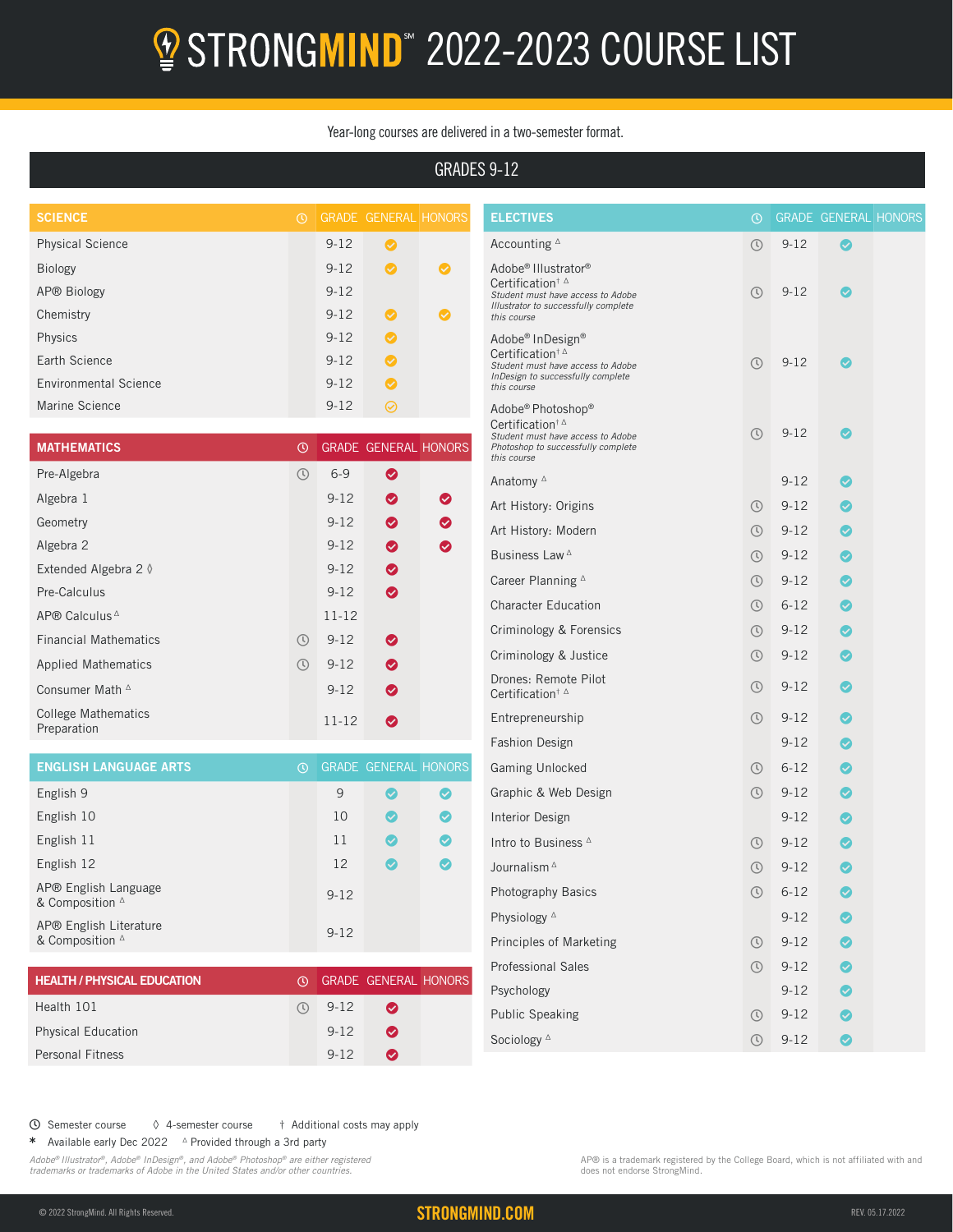# **2** STRONGMIND<sup>\*</sup> 2022-2023 COURSE LIST

#### Year-long courses are delivered in a two-semester format.

### GRADES 9-12 (CONTINUED)

| <b>SOCIAL STUDIES</b> | $\odot$                    |          | <b>GRADE GENERAL HONORS</b> |   | <b>WORLD</b> |
|-----------------------|----------------------------|----------|-----------------------------|---|--------------|
| World Geography       |                            | $9 - 12$ | Ø                           |   | Spanish      |
| World History         |                            | $9 - 12$ | Ø                           | ◙ | Spanish      |
| <b>US History</b>     |                            | $9 - 12$ | Ø                           | ◙ | Spanish      |
| <b>US Government</b>  | $\circ$                    | $9 - 12$ | ◙                           | ◙ | AP® Sp       |
| AP® Government and    |                            | $9 - 12$ |                             |   | French       |
| Politics $A^{\Delta}$ |                            |          |                             |   | French:      |
| Civics: Citizenship   | $\circ$                    | $9 - 12$ | Ø                           |   | America      |
| Economics             | $\left( \mathbb{C}\right)$ | $9 - 12$ |                             |   | America      |

| <b>WORLD LANGUAGES</b>            | $\odot$ |          | <b>GRADE GENERAL HONORS</b> |  |
|-----------------------------------|---------|----------|-----------------------------|--|
| Spanish 1                         |         | $9 - 12$ | Ø                           |  |
| Spanish 2                         |         | $9 - 12$ | $\boldsymbol{\mathcal{S}}$  |  |
| Spanish 3                         |         | $9 - 12$ |                             |  |
| AP® Spanish Language <sup>△</sup> |         | $9 - 12$ |                             |  |
| French $1^{\Delta}$               |         | $9 - 12$ | $\boldsymbol{\mathcal{S}}$  |  |
| French $2^{\Delta}$               |         | $9 - 12$ |                             |  |
| American Sign Language 1          |         | $9 - 12$ |                             |  |
| American Sign Language 2          |         | $9 - 12$ |                             |  |

### GRADES 6-8

| <b>ENGLISH LANGUAGE ARTS</b> | $\odot$ |         | <b>GRADE GENERAL HONORS</b> |           | <b>HEALTH / PHYSICAL EDUCATION</b> | $\odot$        |         | <b>GRADE GENERAL HONORS</b> |  |
|------------------------------|---------|---------|-----------------------------|-----------|------------------------------------|----------------|---------|-----------------------------|--|
| English 6                    |         | 6       | $\bullet$                   | $\bullet$ | Physical Education - Grade 6*      | $\circledcirc$ | 6       | $\bullet$                   |  |
| English 7                    |         |         | $\bullet$                   | $\bullet$ | Physical Education - Grade 7*      | $\circled{0}$  |         | $\bullet$                   |  |
| English 8                    |         | 8       | $\bullet$                   | $\bullet$ | Physical Education - Grade 8*      | $\odot$        | 8       | $\bullet$                   |  |
| Intensive Reading            | $\circ$ | $6 - 8$ | $\bullet$                   |           | Middle School Physical Education   | O)             | $6 - 8$ | $\bullet$                   |  |
|                              |         |         |                             |           | Middle School Health               | $\odot$        | $6 - 8$ | $\bullet$                   |  |
| <b>SOCIAL STUDIES</b>        | $\circ$ |         | GRADE GENERAL HONORS        |           |                                    |                |         |                             |  |
| Social Studies 6             |         | 6       | $\bullet$                   |           | <b>SCIENCE</b>                     | $\omega$       |         | <b>GRADE GENERAL HONORS</b> |  |
| Social Studies 7             |         |         |                             |           | Science 6                          |                | 6       | $\omega$                    |  |

| Social Studies 7 |         |  |
|------------------|---------|--|
| Social Studies 8 | 8       |  |
| Civics           | $7 - 8$ |  |
|                  |         |  |

| <b>WORLD LANGUAGES</b>              |  | O GRADE GENERAL HONORS |  |
|-------------------------------------|--|------------------------|--|
| Spanish for Young Learners: Grade 7 |  |                        |  |
| Spanish for Young Learners: Grade 8 |  | $\sim$                 |  |

| <b>MATHEMATICS</b> | $\circledR$ |       | GRADE GENERAL HONORS |   |
|--------------------|-------------|-------|----------------------|---|
| Math 6             |             | 6     | Ø                    | ◙ |
| Math 7             |             | 7     | $\bullet$            | Ø |
| Math 8             |             | 8     | $\bullet$            | Ø |
| Pre-Algebra        | $\bigcirc$  | $6-9$ | $\bullet$            |   |

| <b>ELECTIVES</b>           | $^\copyright$  |          | <b>GRADE GENERAL HONORS</b> |  |
|----------------------------|----------------|----------|-----------------------------|--|
| Art Appreciation           | $\circledcirc$ | $6 - 8$  | ◙                           |  |
| <b>Career Explorations</b> | ➀              | $6 - 8$  | Ø                           |  |
| <b>Character Education</b> | ➀              | $6 - 12$ | ◙                           |  |
| Computer Applications*     | $\circledR$    | $4 - 8$  | Ø                           |  |
| Digital Art and Design I   | $\circledR$    | $4 - 8$  | ◙                           |  |
| Digital Art and Design II  | $\circledR$    | $4 - 8$  | Ø                           |  |
| Drawing                    | $\circledcirc$ | $6 - 8$  | Ø                           |  |
| Gaming Unlocked            | $\circledcirc$ | $6 - 12$ | Ø                           |  |
| Introduction to Coding     |                | $6 - 8$  | Ø                           |  |
| Keyboarding*               | $\circledR$    | $4 - 8$  | ◙                           |  |
| Music Appreciation         | $\circledR$    | $6 - 8$  |                             |  |
| <b>Photography Basics</b>  | $\circledR$    | $6 - 8$  | Ø                           |  |
| <b>Scratch Coding</b>      |                | $6 - 8$  |                             |  |

AP® is a trademark registered by the College Board, which is not affiliated with and does not endorse StrongMind.

Science 7 7 Science 8 8

Semester course ◊ 4-semester course † Additional costs may apply

\* Available early Dec 2022 <sup>Δ</sup> Provided through a 3rd party

© 2022 StrongMind. All Rights Reserved. STRONGMIND.COM